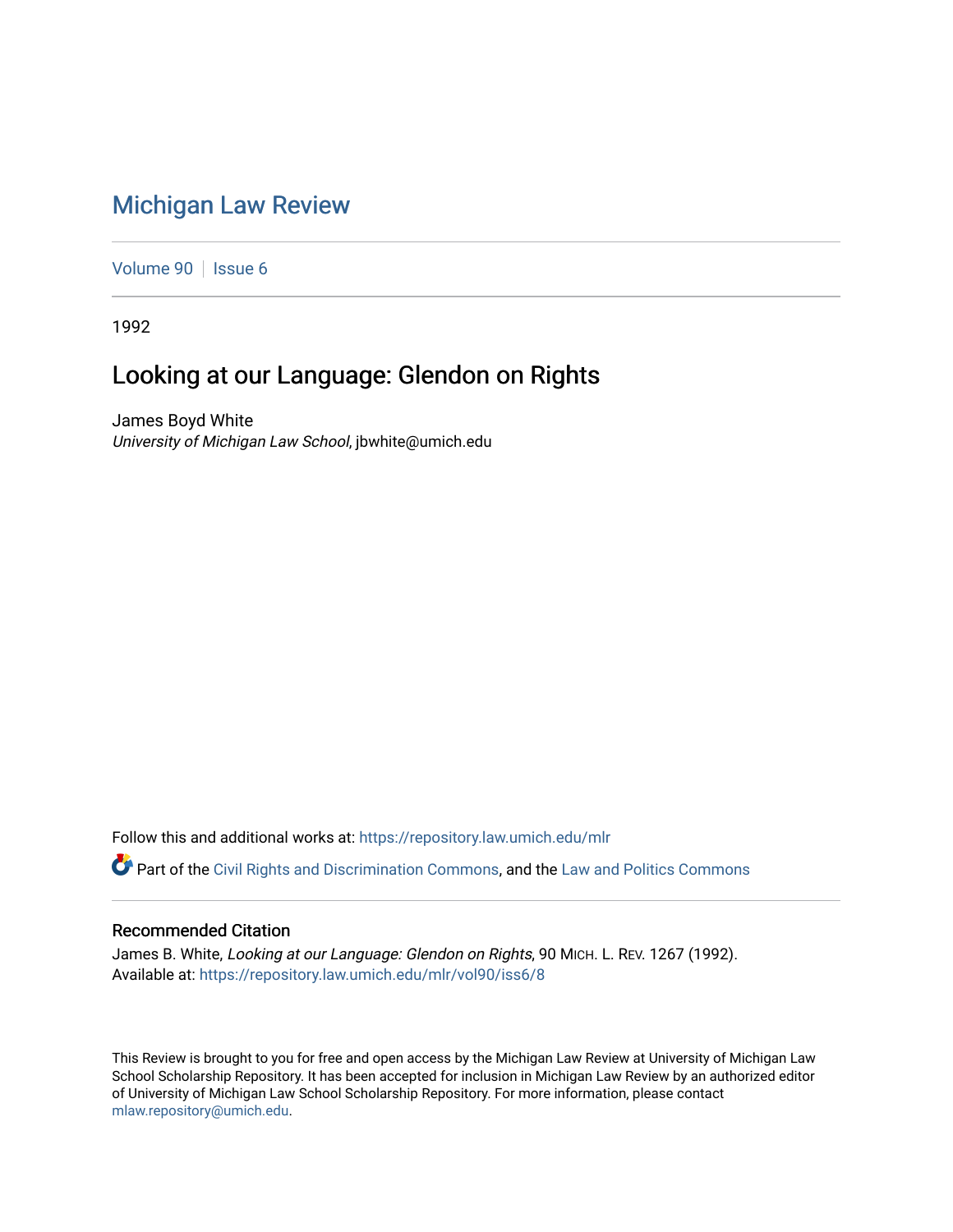## **LOOKING AT OUR LANGUAGE: GLENDON ON RIGHTS**

#### *James Boyd Wnite\**

RIGHTS TALK: THE IMPOVERISHMENT OF POLITICAL DISCOURSE. By *Mary Ann Glendon.* New York: The Free Press. 1991. Pp. xvi, 218. \$22.95.

In this most interesting book Mary Ann Glendon<sup>1</sup> takes as her subject the feature of American public discourse suggested in the title, namely that more than most nations we are likely to conceive of any issue that divides us in terms of a clash of rights, each stated absolutely, with no apparent way to harmonize them. A familiar instance, addressed at some length by Glendon in an earlier book,<sup>2</sup> is the abortion issue, which is often debated in exactly such terms, one side speaking as if the fetus's "right to life," the other as if the woman's "right to control her body," had no limits. Of course, here as elsewhere both sides in fact usually recognize some constraints: that abortion is to be permitted after rape or to save the life of the mother, for example, or to be prohibited after some period of gestation. But this really supports Glendon's point: our talk of "rights" does not reflect what we know (or would concede) and thus both emphasizes the differences among us and makes them seem unbridgeable. Suppose, by contrast, we habitually acknowledged the limits on the rights we asserted, and hence made salient the matters on which we agreed: the differences between the two positions would seem less stark and more amenable to compromise. We would be beginning a conversation that was more complex and multivalent than a simple clash of assertions.

"Rights talk" of an absolutist and aggressive kind occurs not only in the law but in political debate more generally, indeed in school and family life and throughout our society. It is a general feature of our culture. Glendon tells us, for example, that in her adopted daughter's naturalization proceedings she was given a pamphlet explaining "The Meaning of American Citizenship" in these terms: "When you took the oath of allegiance to the Constitution of the United States, you

<sup>•</sup> Hart Wright Professor of Law, Professor of English, Adjunct Professor of Classical Studies, University of Michigan. A.B. 1960, Amherst College; A.M. 1961, LL.B. 1964, Harvard. -Ed.

<sup>1.</sup> Professor of Law, Harvard University.

<sup>2.</sup> *See* MARY ANN GLENDON, ABORTION AND DIVORCE IN WESTERN LAW (1987); *see also*  LAURENCE H. TRIBE, ABORTION: THE CLASH OF ABsOLUTES (1990); Michael W. McConnell, *How Not to Promote Serious Deliberation About Abortion,* 58 U. CHI. L. REv. 1181 (1991) (reviewing TRIBE, *supra).*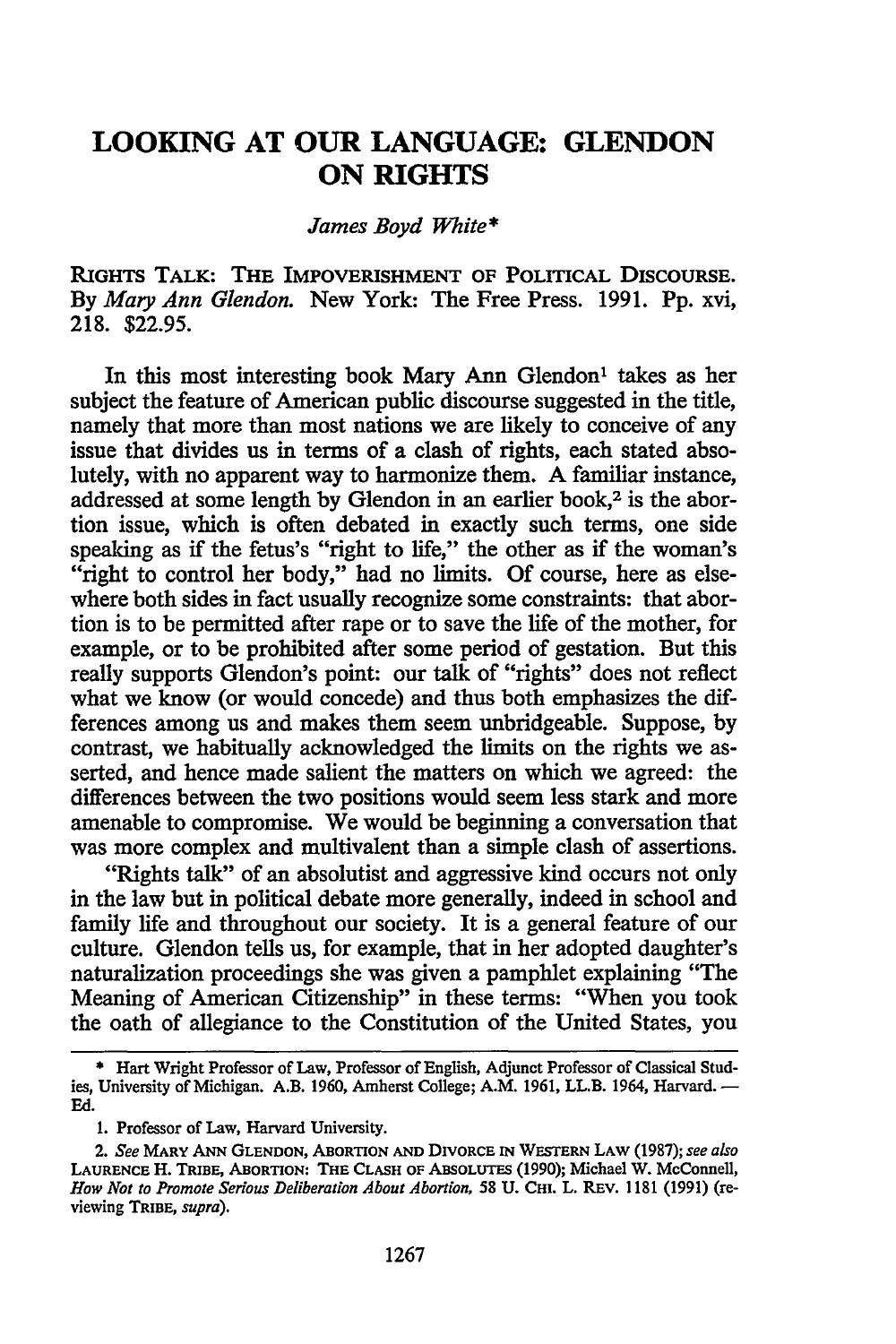claimed for yourself the God-given unalienable rights which that sacred document sets forth as the natural right of all men" (p. 12). By contrast, when Jane Jacobs became a citizen of Canada she was told by the judge that "the most important thing about being a Canadian is learning to get along well with one's neighbors" (p. 13).

As an example of the sort of confusion into which our talk about rights can lead, Glendon tells of the American Legion spokesman who explained why the Supreme Court decision that protected the burning of the flag was wrong: "The flag is the symbol of our country, the land of the free and the home of the brave" (p. 8). When pressed as to exactly what this meant, he said, "It stands for the fact that this is a country where we have the right to do what we want"  $(p, 8)$  — except, of course, burning the flag. A spokesman for the flag-burner used similar language: "The way I see it, I buy a flag. It's my property. So I have a right to do anything I want with it" (p. 8).

Glendon is thus asking us to think not only about the way we talk in the law, but about the way we talk in our society more generally, and about the relation between these two fields of discourse. In this she functions not only as a legal analyst but as a sociologist of a certain appealingly old-fashioned kind, and her capacity to demonstrate how this kind of double analysis, which is far too rare, can be performed and performed well is one of the great virtues of her book.

Substantively, Glendon's claim is not that we should never talk about rights, but rather that our particular discourse about rights, in the law and out of it, or what she sometimes calls our "rights dialect," has features which make it a very poor vehicle for thought and argument: "It is set apart from rights discourse in other liberal democracies by its starkness and simplicity, its prodigality in bestowing the rights label, its legalistic character, its exaggerated absoluteness, its hyperindividualism, its insularity, and its silence with respect to personal, civic, and collective responsibilities" (p. x). She argues not for the elimination or reduction of our rights discourse, but for what she calls its renewal and transformation.<sup>3</sup>

I

Having defined her problem in general terms, Professor Glendon's

<sup>3.</sup> A fuller statement of her position is this:

Our rights talk, in its absoluteness, promotes unrealistic expectations, heightens social conflict, and inhibits dialogue that might lead toward consensus, accommodation, or at least the discovery of common ground. In its silence concerning responsibilities, it seems to con· done acceptance of the benefits of living in a democratic social welfare state, without accepting the corresponding personal and civic obligations. In its relentless individualism, it fosters a climate that is inhospitable to society's losers, and that systematically disadvan· tages caretakers and dependents, young and old. In its neglect of civil society, it undermines the principal seedbeds of civic and personal virtue. In its insularity, it shuts out potentially important aids to the process of self-correcting learning.

P. 14.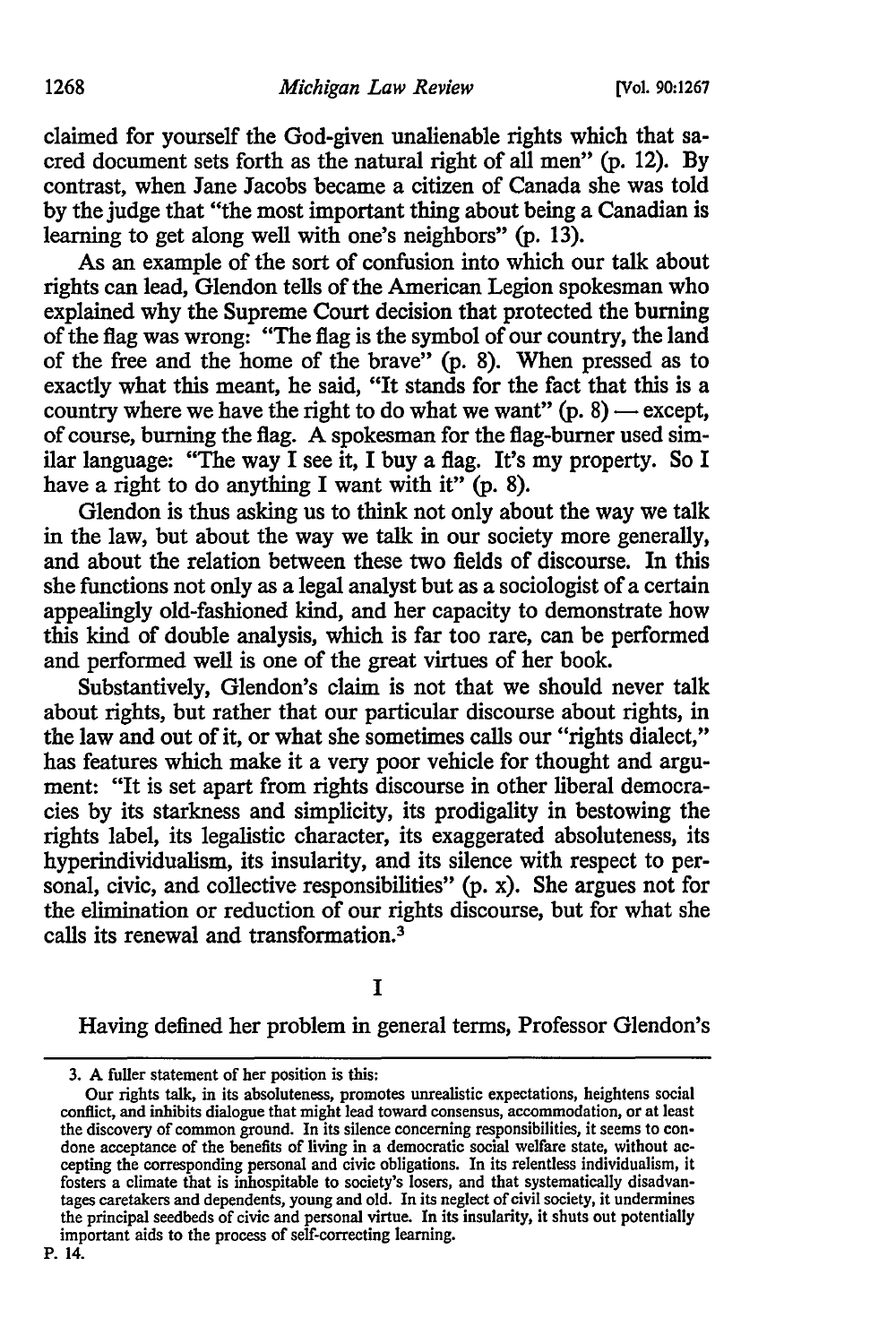first step is to try to explain how this particular discourse arose and came to have the configuration that it does. Her story begins with John Locke's use of an expanded conception of "property" as the model for rights that individuals have against each other and the government, a conception that was cheerfully adopted by Blackstone, who was himself phenomenally influential in shaping the rhetoric of early American law (pp. 23-24). Property rights themselves are of course far from absolute, and Glendon takes pains to outline the process by which the government has come to claim more and more power over real property. But it is nonetheless true that our talk about "property" has an aura of absoluteness: in ordinary discourse the phrase *That's*  my *property* implies total dominion, and in law it implies at least a presumptive claim to be free to do what you want with it. Another characteristic of property language, at least among us, is that it imagines a host of individuals, each with his or her property, atomistically arrayed against each other and the state. This, as Glendon points out at greater length later on, makes it very difficult to reflect  $communal$  or social interests in this way of talking  $-$  for example those at stake when the city of Detroit used its right of eminent domain to displace the entire section of the city known as Poletown in order to make room for a General Motors factory.4

Against Locke, she poses Rousseau's far more limited vision of the rights of property, namely "that an owner is a kind of trustee or steward for the public good" (p. 34). It is partly the influence of Rousseau, she thinks, that explains the differing European style in these matters, which is to articulate rights in far less absolute form. The West German basic law of 1949, for example, provides: "Property and the right of inheritance are guaranteed. Their content and limits shall be determined by law."<sup>5</sup> It goes on to make the limitations even more explicit: "Property imposes duties. Its use should also serve the public weal."6 This is a very different way of talking about property from our own, really serving more to express a set of values or attitudes than to define what we would call a "right."

Glendon shows how property conceptions have shaped other rights by giving a brief history of the right of privacy, which commenced as an analogue to property. Indeed its first constitutional uses seem to have been in Fourth Amendment cases, which were heavily dependent on a language of property.<sup>7</sup> After a brief period under *Gris-*

<sup>4.</sup> *See* Poletown Neighborhood Council v. City of Detroit, 304 N.W.2d 455, 465-71 (Mich. 1981) (Fitzgerald, J., dissenting) (recounting the history of the Poletown controversy).

<sup>5.</sup> P. 39 (citing THE BASIC LAW OF THE FEDERAL REPUBLIC OF GERMANY 20 (1981)). 6. *Id.* 

<sup>7.</sup> *See, e.g.,* Olmstead v. United States, 277 U.S. 438 (1928); Boyd v. United States, 116 U.S. 616 (1886). In fact, as she also suggests, property law originally served functions we think of today under a "privacy" label. For further discussion see JAMES BOYD WHITE, JUSTICE AS TRANSLATION 204-07 (1990).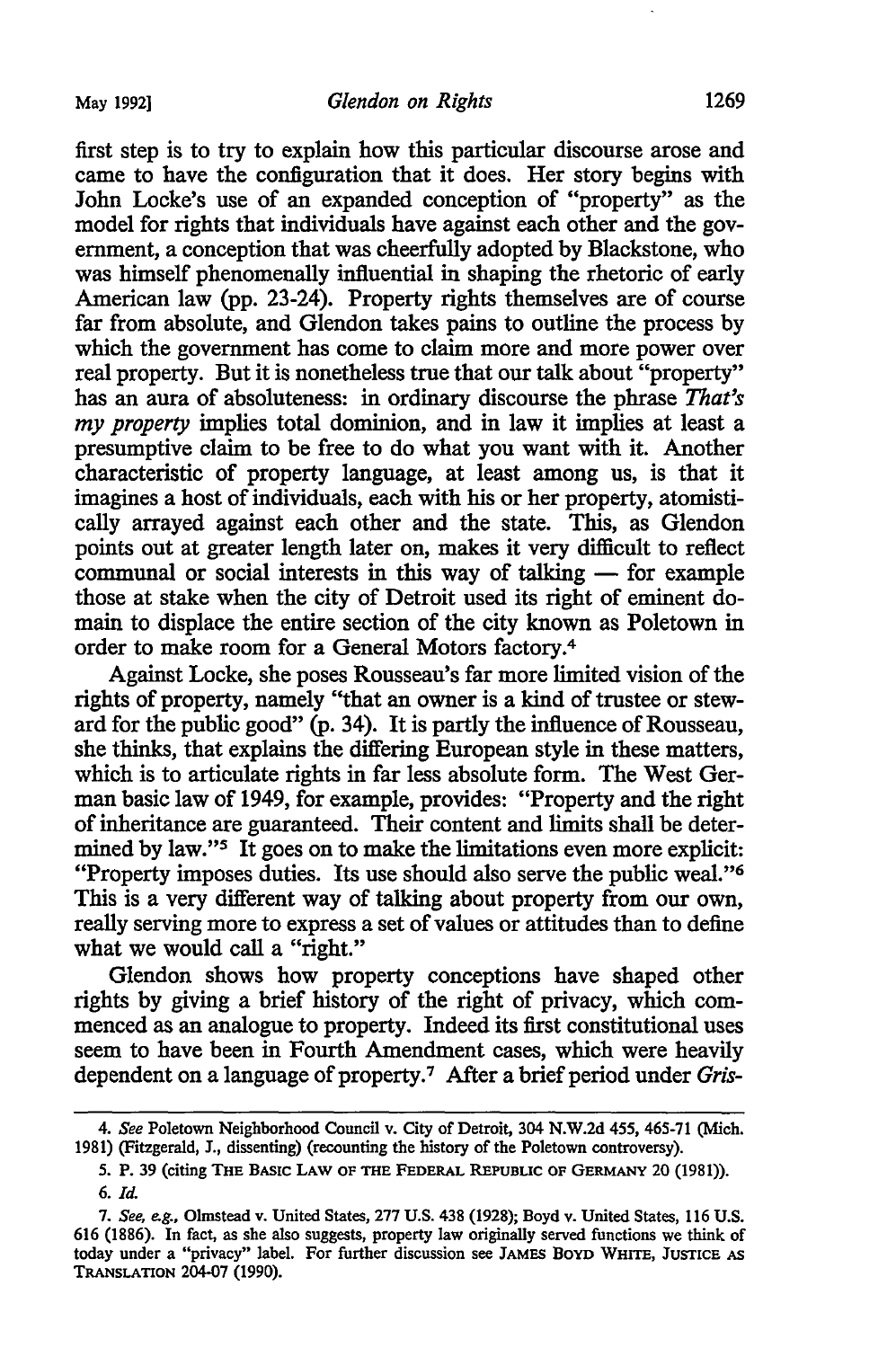*wold v. Connecticut,* 8 during which the Court talked about privacy as an aspect of the marital union — that is, as a relational right  $-$  it quickly became a "full-fledged *individual* right" (p. 57). The ultimate result was the declaration, rather *ex cathedra,* of the quasi-legislative rules in *Roe v. Wade*,<sup>9</sup> an exercise that has not satisfied many critics. But Glendon focuses less on the arguably improper form of these rules, and on the reasoning supporting them, than on their context in the larger social and legal matrix in which they function. When the same question arose in West Germany, the court produced a result that was far less absolutist in tone; equally important, its decision was supported by legislation that provided important services, including "medical care in pregnancy and childbirth and generous social assistance to single mothers, as well as a highly efficient system of imposition and collection of child support" (p. 65). In our country today, by contrast, "poor, pregnant women ... have their constitutional right to privacy and little else. Meager social support for maternity and childraising, and the absence of public funding for abortions in many jurisdictions, do in fact leave such women largely isolated in their privacy" (p. 65). This is a consequence, in part, of our habit of thinking of rights in the absolute and atomistic way that we do.

The effects are systemic and work against the very values we seek to promote: "By exalting autonomy to the degree we do, we systematically slight the very young, the severely ill or disabled, the frail and the elderly, as well as those who care for them - and impair their own ability to be free and independent in so doing" (p. 74).

Not only do we tend to see rights as isolated from the social and economic context in which they exist, we often regard the individual person as isolated in another way as well, from responsibility for his or her fellows. Glendon's example here is the well-known common law refusal to impose a duty to rescue strangers, a duty with which the Europeans are comfortable. But this is an issue not only between private citizens, but also between public officials and the public: Has a police officer or firefighter a duty to act to help a person in danger? Has a social worker a duty to protect a child whom he knows is subject to systematic parental beatings? In *Jackson v. City of Joliet,* 10 the first question, and in *DeShaney v. Winnebago County Department of Social Services,* 11 the second was answered in the negative, at least as a matter of constitutional law. Glendon's point is not that either case was necessarily wrong, but that the language in which the Court in *DeShaney* spoke could

easily sound like an endorsement of an image of government that the

<sup>8. 381</sup> U.S. 479 (1965).

<sup>9. 410</sup> U.S. 113 (1973).

<sup>10.</sup> 465 U.S. 1049 (1984).

<sup>11. 489</sup> U.S. 189 (1989).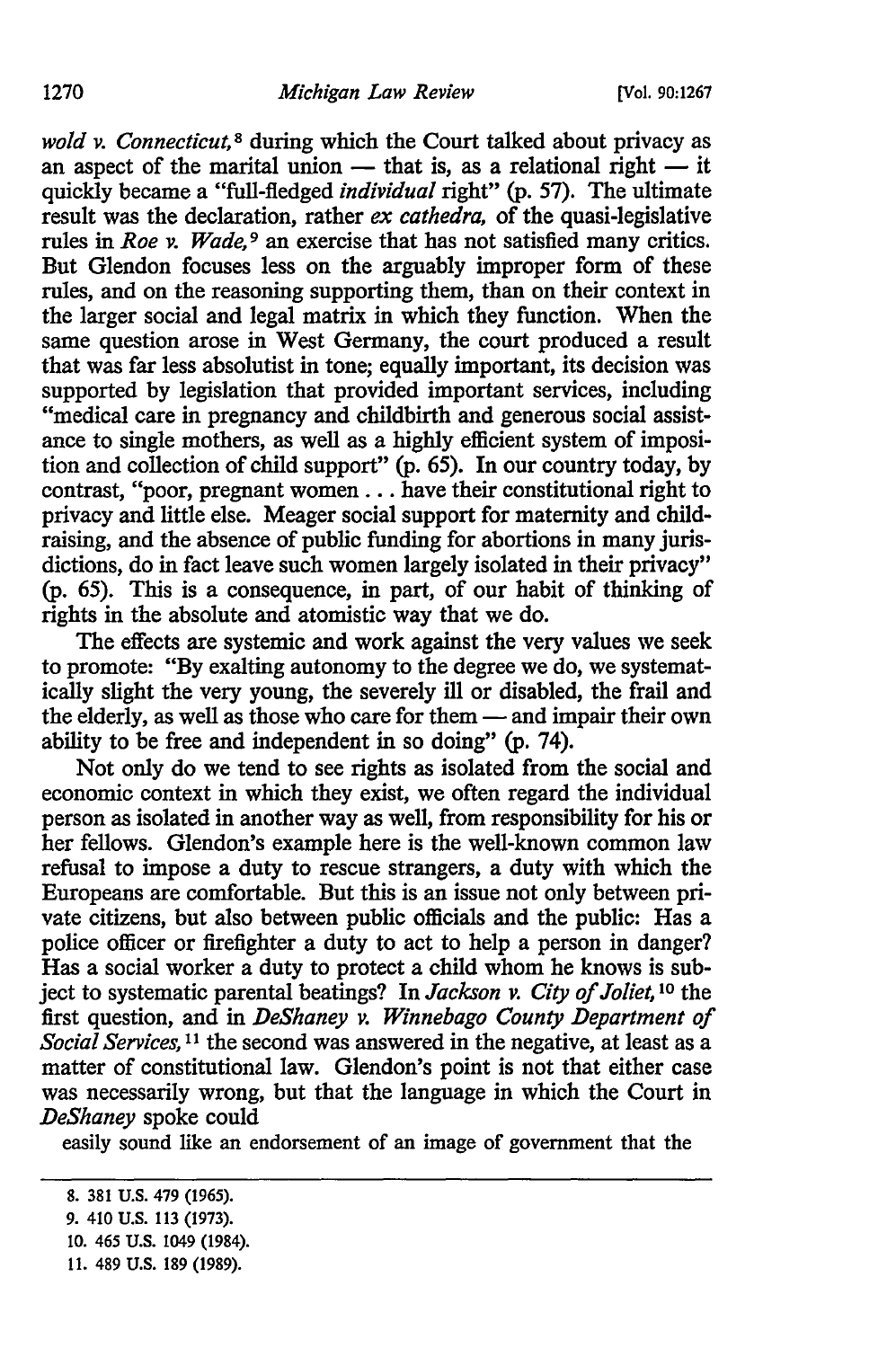United States decisively repudiated in the 1930s. Though we as a nation are committed in principle and in fact (if not to the same degree as other liberal democracies) to the education of the young, the protection of public health and safety, and assistance to the needy, the Court's language might suggest otherwise. [The Court's opinion] all too readily lends itself to the interpretation that we are (in the Court's view) a nation of strangers - a nation that *in principle* leaves the helpless to their own devices. [p. 95]

The danger is that this kind of opinion will misinform the public about the nature of its government and the obligations that support it. "[T]echnically proper legal negations of responsibility can easily miseducate the public about what it means to be a citizen. Careless judicial pronouncements can harden the lines on a cultural grid which already seems to have decreasing room for a sense of public obligation" (p. 104).

The absoluteness of our language of rights tends not only to erase the dimension of responsibility from our experience, but tends to erase the dimension of sociality as well. This means that we have a very weak language for the protection of what she calls "social environments - families, neighborhoods, workplace associations, and religious and other communities of obligation  $-$  that traditionally have provided us with our principal opportunities to observe, learn, and practice self-government as well as government of the self" (p. 120). This is a serious weakness on the part of our law, a failure to give an appreciative understanding to the importance of intermediate institutions of social organization and collective life.

II

What keeps our rights discourse functioning in this way? There are many causes, but one of special interest to Glendon as a comparative lawyer is our insularity from other systems. Glendon's example here is the relationship between *Bowers v. Hardwick,* 12 holding sodomy laws constitutional as applied to the conduct of consenting homosexual adults, and the treatment of the same issue by the European Court of Human Rights. Not only was the European treatment less absolute and rigid  $-$  it condemned the particular prosecution, but held that some degree of regulation of private sexual conduct could be justified  $(p. 149)$  — the European case was argued and thought about with a consciousness of American experience, including American cases, while the American case was argued as though the European experience did not exist. To have attended to the European analogues, Glendon argues, would have provided a set of texts and arguments that might have led to opinions that respected more fully the complexity of the case they were deciding.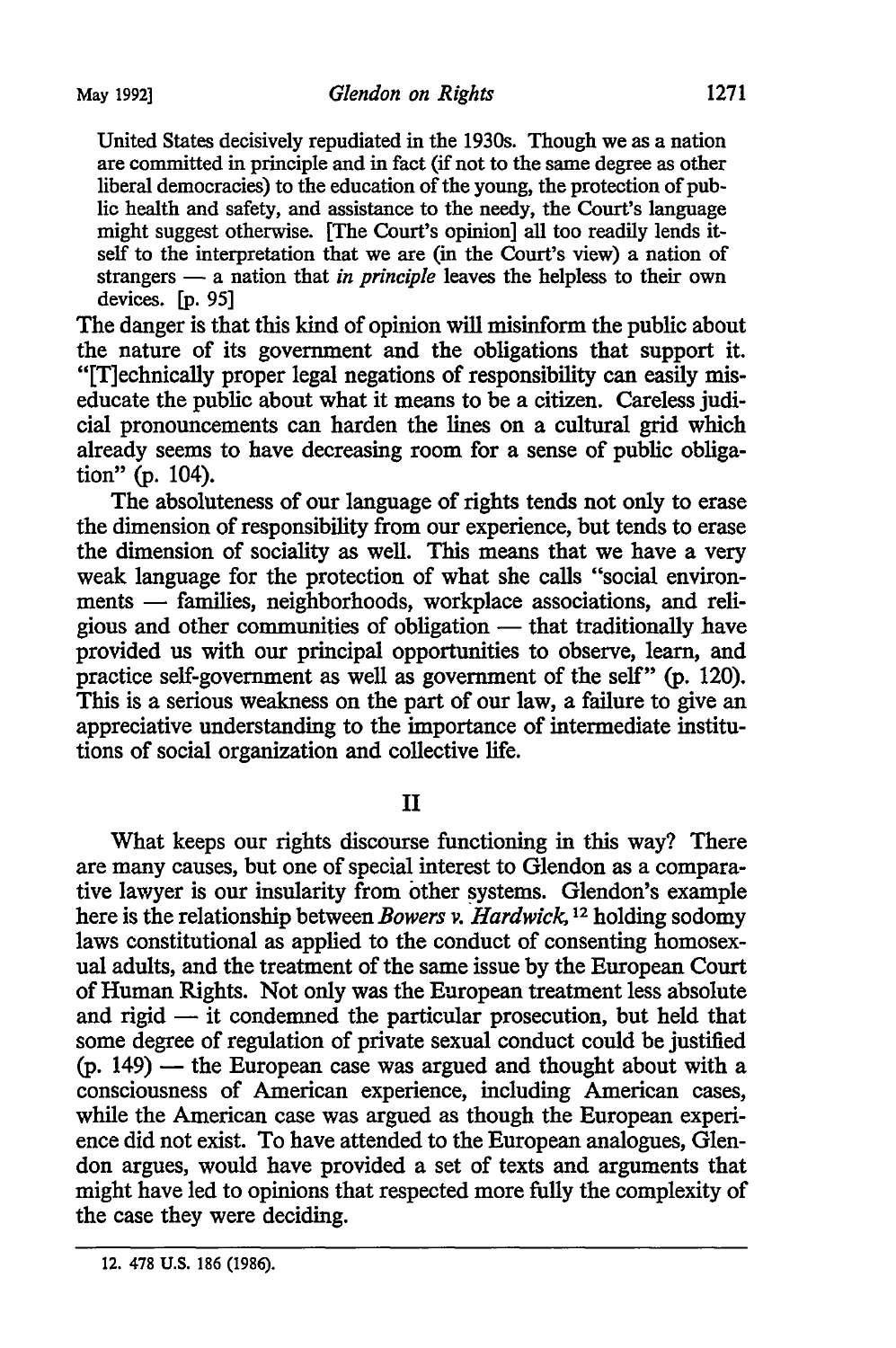Glendon's concern here is less with the result reached than with the mode of discourse by which that result is given meaning in the judicial opinions. In *Bowers,* the opinion for the majority simply asserted that the privacy doctrine of earlier cases applied only to family relationships, marriage, and procreative liberty, and did not extend "to cover all types of sexual conduct between consenting adults."<sup>13</sup> The opinion for the dissent is similarly abstract and absolute, asserting that the relationships in *Bowers* were indistinguishable from those governing earlier cases. Both opinions unnecessarily diminished views of those on the other side.

The tone of the [majority] opinion must have been perceived by members of an already stigmatized group as legitimating, if not promoting, a climate of intolerance .... Similarly, even if one shares [the dissent's] view that Mr. Hardwick's individual rights should have prevailed, one may lament [its] disdainful brush-off of a community's interest in establishing and maintaining a cultural environment conducive to traditional moral standards. [p. 154]

There is a kind of paradox here: it is the European courts that have become "proficient at the principled, modest, collegial, flexible, pragmatic techniques of judicial decision-making that were once the pride of the American common law" (p. 157), while the American courts have become more dogmatic. Part of the solution to the problem may be to attend, with respectful and serious attention, to courts that function in different ways from our own, in the hope that we may modify to some degree our own habits of mind. For Glendon, the stakes are very high indeed: "Rights talk in its current form has been the thin edge of a wedge that is turning American political discourse into a parody of itself and challenging the very notion that politics can be conducted through reasoned discussion and compromise" (p. 171). She has no ready solution to the problems she describes, except the only one that can work: a process of collective self-education to which this book is meant as a contribution.

### III

What is one to think of this? To begin with, as I said above, it seems to me that the kind of work Professor Glendon is doing is of great importance in two respects: (1) the integration of the analysis of law with the analysis of the cultural and social context in which it occurs is all too rare, and her skill at doing it is most impressive; (2) likewise, her focus upon habits of thought and expression, rather than simply upon material consequences, is itself an important step in helping us achieve fuller self-understanding. Few things can equal in significance the nature and quality of the discourse by which we imagine and talk about the world, and Glendon does us all a service to

<sup>13.</sup> P. 151 (citing *Bowers,* 478 U.S. at 190-91).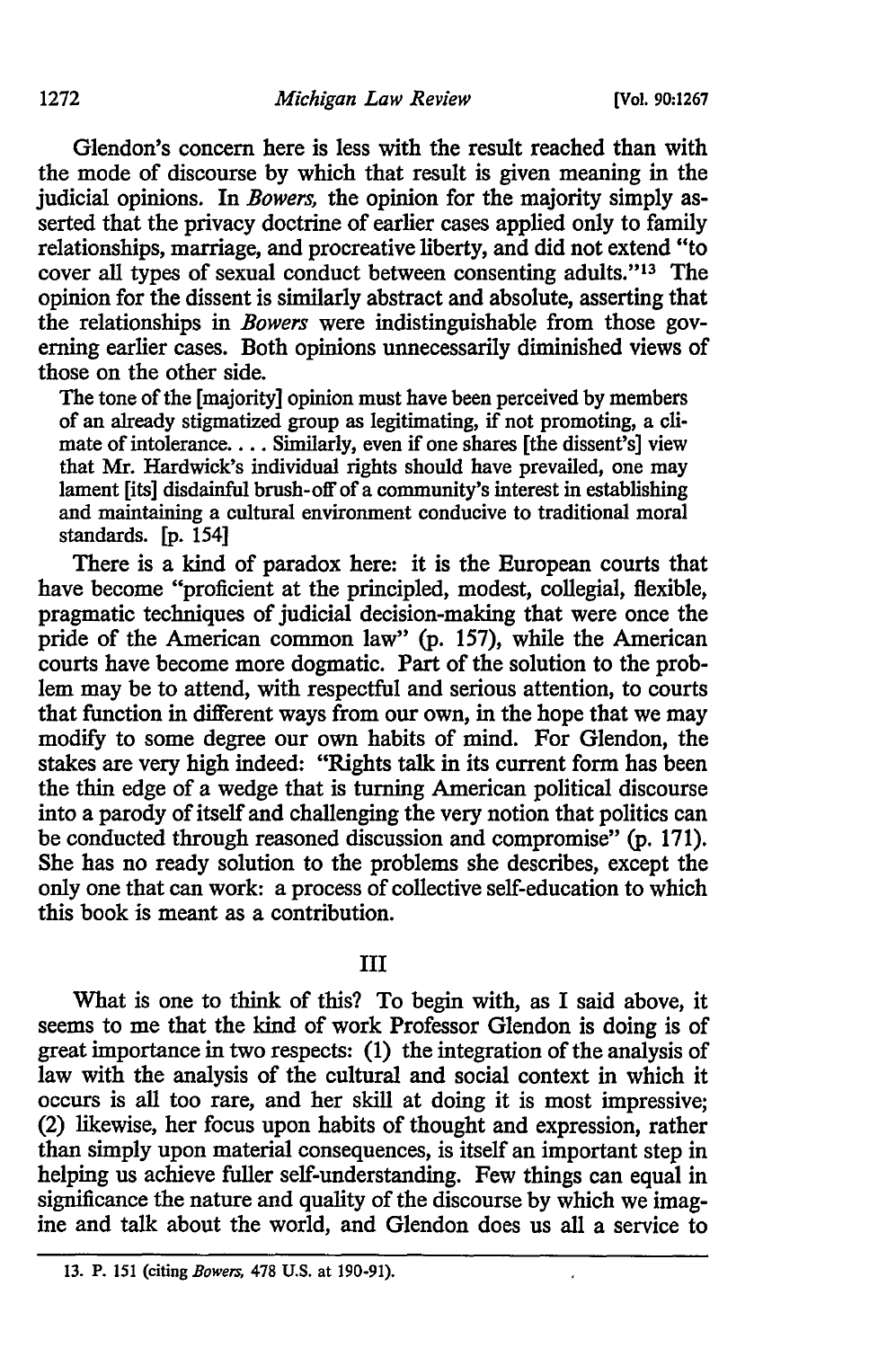insist upon this matter. About her account of the history of "rights talk" I have rather little to say, since I do not know enough to judge that part of her book. Her characterization of our rights talk as absolutist, irresponsible, insular, and the like, does seem to me mainly correct, and her examples are for the most part fine ones. My only real doubt is my sense that the story is still incompletely told.

When I think of the Supreme Court cases decided in the past twenty or thirty years, for example, their characteristic vice seems to me less the assertion of absolute rights than the claim to judge every case by a process of "balancing" one cluster of interests off against another. This phenomenon has been well described and criticized, from different points of view, by Robert Nagel, in his book *Constitutional Cultures,* 14 and by Alexander Aleinikoff.15 Such "balancing" might at first seem rather close to what Glendon recommends, but I think to say this would be a profound misreading of her work for two reasons: "balancing'' is likely to be overparticularized in practice, impeding rather than advancing the sort of general thought she encourages; and "balancing" works by a process of abstracting from a complicated matrix certain elements, conceived of as discrete and subject to independent evaluation, in just the way that she complains rights discourse generally functions. Instead of large absolute rights, we have many mini-rights, called interests; the occlusion of responsibility and sociality, and even the failure to contextualize in an appropriate way, may still be present.

The real vice to which she may be pointing, then, is not so much "rights talk" itself as the features she describes it as having, which can also be features of other elements of our discourse: absoluteness, aggressiveness, atomization, the erasure of institutions of civil society intermediate between the individual and the state, and so on. Perhaps the root of it is this last feature: seeing the legal actor as an individual without a human context, without age or gender or cultural location, but as an abstract bearer of certain rights or interests. This is the inheritance of the Enlightenment, and it is a feature of rights talk as it has developed; but it is a feature as well of interest-balancing and of the economic discourse of which that balancing is a shadow. These ways of talking tend to erase the significance not only of what Glendon calls institutions of civil society, but, beyond that, of human communities, families, and cultures. These too could have "rights," if we choose to think that way, and perhaps should  $-$  the right of Poletown to be considered as a community before it is destroyed, or the right of an ethnic group to be free from defamation.

<sup>14.</sup> ROBERT NAGEL, CoNSTITUTIONAL CULTURES: THE MENTALITY AND CoNSE-QUENCES OF JUDICIAL REVIEW (1989).

<sup>15.</sup> *See* T. Alexander Aleinikoff, *Constitutional Law in the Age of Balancing,* 96 YALE L.J. 943 (1987).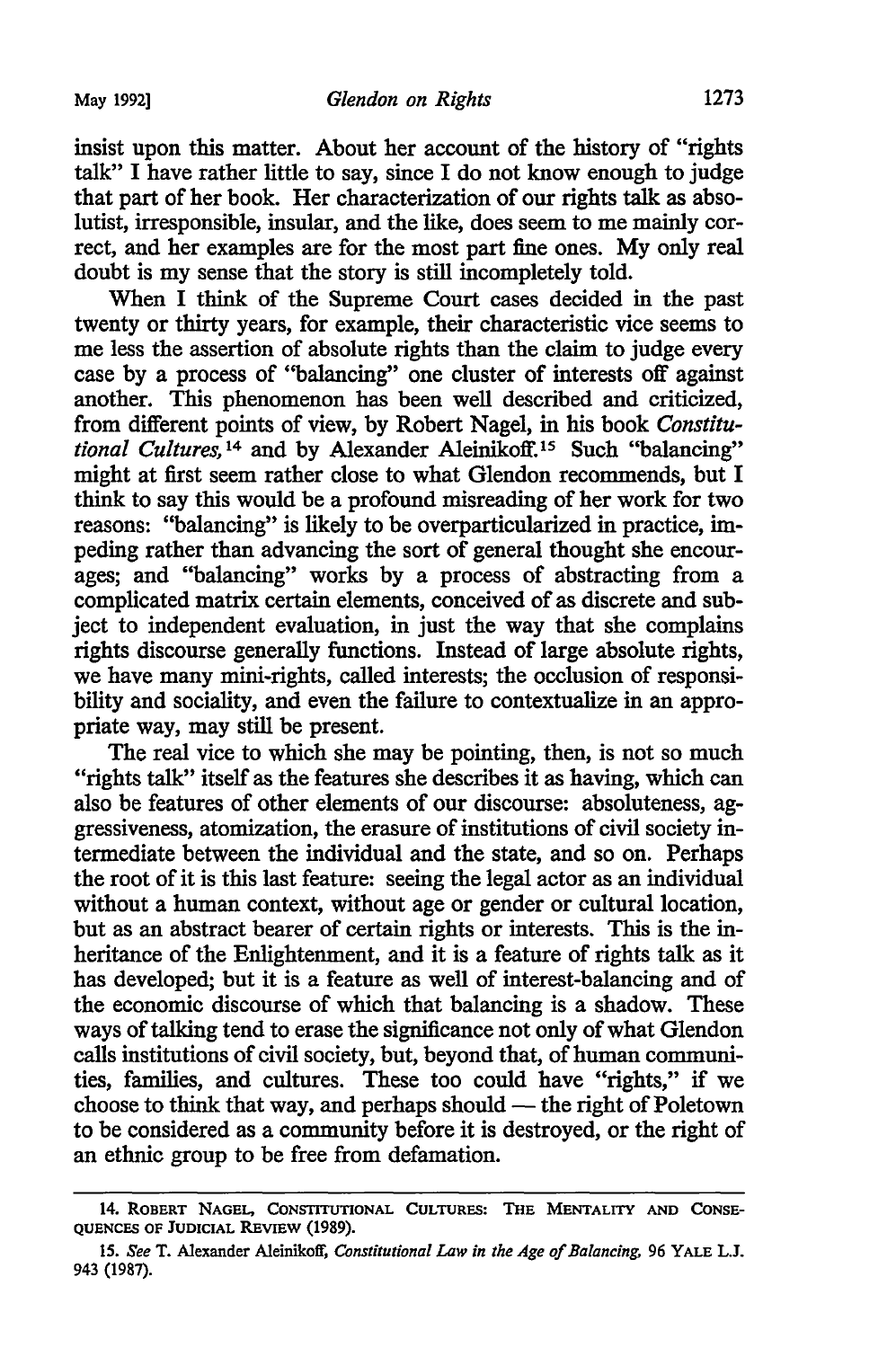The other side of this coin is that, to my way of thinking at least, "rights talk" can sometimes be a very good thing indeed, including in its apparent absoluteness. The origins of the Fourth Amendment exclusionary rule, for example, lay in a right of property Qimited as all property rights were by the police power), and this language captured a sense of the citizen as residual sovereign in a way that gave real force to this provision in the Bill of Rights. The shift to interest analysis, balancing state needs against individual rights, has led to a systematic erosion of individual power and autonomy. Similarly, the *Miranda*  rules have been a great contribution, recognized as such even by many police departments and prosecutors, and I think an important part of their merit lies in their clarity, even their rigidity. 16 And many would say that the Free Speech Clause should be interpreted more absolutely, not less.

If I am right that "interests talk" can have many of the vices of "rights talk," and that "rights talk" is sometimes a very good thing indeed, including when it is rather absolutist in tone, there is more to say about the character of our rights discourse than has yet been said. I do not mean so much to criticize Glendon, for she does what she sets out to do very well, as to suggest that she has marked out a path along which she, or others, may wish to go further.

One difficulty with Glendon's analysis for me is that she tends to treat the law as a unit, in this revealing a European orientation. In our system it is mainly the courts that are responsible for the perpetuation of "rights talk." But this makes a good deal of sense, since they are thought to exist to adjudicate particular conflicts among individuals, or between individuals and the state, and not to provide systemic solutions to social ills. As constitutional actors, in fact, their very task is to decide when the legislature has encroached too far upon the rights of citizens, and to do this without presuming to decide either of two very different questions, namely what the legislature ought to do within its proper sphere of government or the individual within hers. It would be improper for a court to try to think as globally about a social problem as the legislature can, or even to intimate its views on the legislature's exercise of its legitimate powers. And in adjudicating constitutional rights, the court is the servant not of the legislature, but of the Constitution, which does speak in terms of rights.17 In this

<sup>16.</sup> *See* Miranda v. Arizona, 384 U.S. 436 (1966).

<sup>17.</sup> Consider here once more the *DeShaney* and *Joliet* cases. The Court is not really addressing the issue of the duty of the public officers to serve the public, which is in the main a state law question, but the question of competence to decide these matters, which the Court locates in the state legislature or the state courts. Presumably the Court would have no quarrel with a state that worked in just the ways that Professor Glendon wished, within the sphere of power it has marked out. Professor Glendon knows this, of course, as she makes plain on pp. 94-95, *whete*  she suggests ways in which the Court might temper the appearance its language might give to those not experienced in reading law.